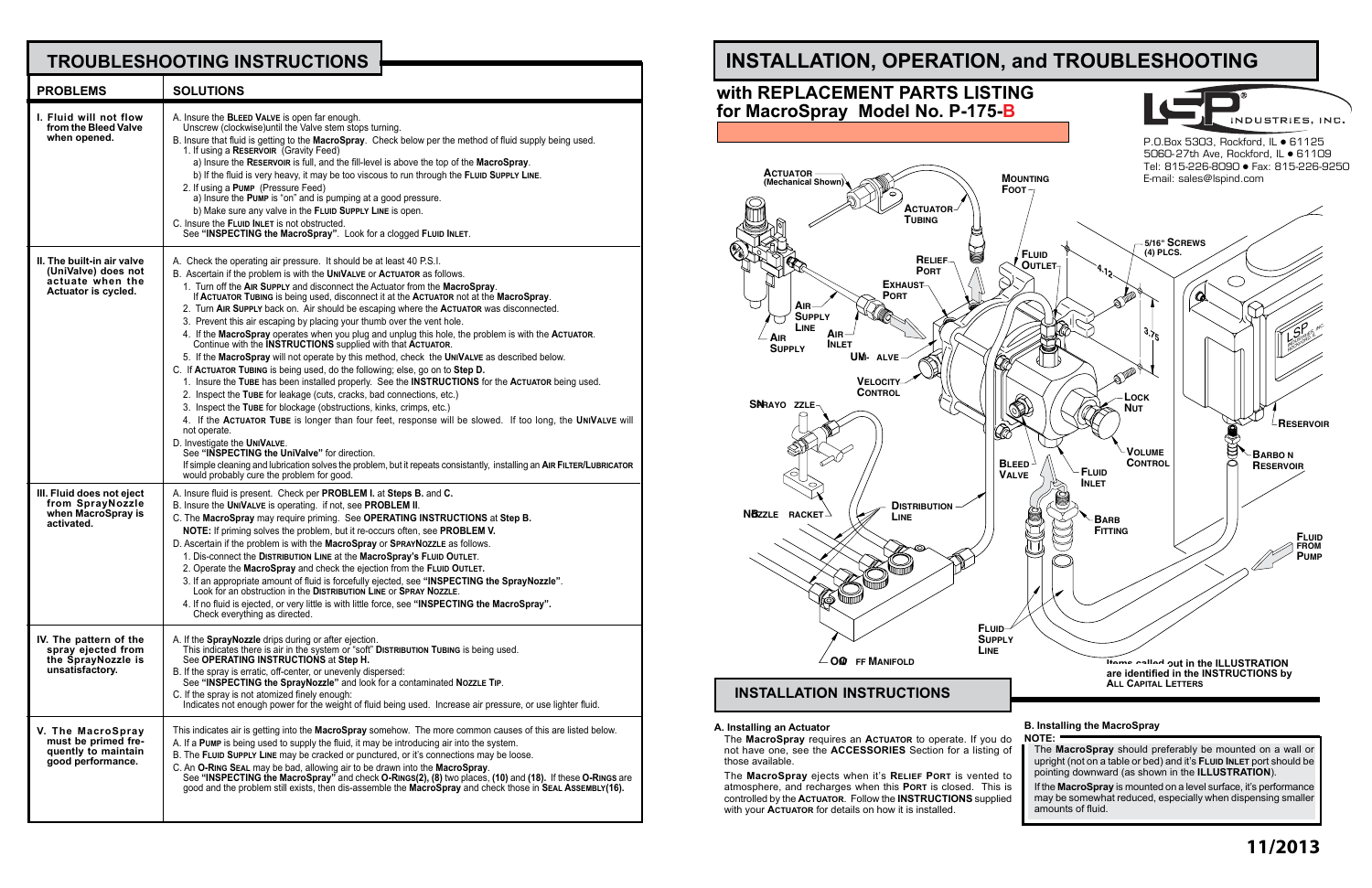### **INSTALLATION** (continued)

### **1. Locating the MacroSpray**

### Consider the following when locating a **MacroSpray**.

- a) Insure that lines to be connected to the **MacroSpray** will not interfere with work, and will not be caught by or rub against moving parts.
- b) Locate **MacroSpray** as close to **SprayNozzles** as practical. Most applicable when dispensing heavy fluids.
- c) Locate **MacroSpray** at a lower level than the **SprayNozzle** for easier start-up.
- d) Locate **MacroSpray** as close to the **Actuator** as practical (must be within four feet). Most applicable when operating at higher cycle rates (faster than 100 cycles per minute).

### **2. Mounting the MacroSpray**

Drill and tap for four 3/8" screws on a 4-1/2"(4.50) X 5"(5.00) bolt pattern (see **ILLUSTRATION** on cover). Mount the **MacroSpray** with screws through it's **Mounting Feet**.

### **C. Installing a Fluid Supply**

The fluid to be ejected may be supplied by **Reservoir** or **Pump**. Do as described below per the method being used.

**1. Using a Reservoir** (Gravity Feed)

A 5 Gallon **Reservoir** is available (see **ACCESSORIES**). All items required for installation are supplied with the **Reservoir**.

Use thread sealant when making any of the following connections, *they must be air tight*.

- a) Locate the **Reservoir** higher than the **MacroSpray** and as close to it as practical. Insure the **Fluid Supply Line** will be out of harms way when installed.
- b) Mount the **Reservoir** using the mounting holes provided.
- c) Attach a **Barb Fitting** in the **Fluid Inlet** of the **MacroSpray**. Also into the outlet port in the bottom of the **Reservoir**.
- d) Push one end of the **Fluid Supply Line** onto the **Barb** under the **Reservoir**. Route the other end of this **Line** to the **Fluid INLET** and cut off any excess (*not too much!!*). Push this end onto the **Barb Fitting** in the **Fluid Inlet**.

### **2. Using a Pump** (Pressure Feed)

**Pumps** as described below are available from **L.S.P.** Contact us or our representative if interested.

- a) **Pump** pressures from 40 to 100 P.S.I. may be used. At higher pressures (approx. 150 P.S.I.) fluid will be forced through the **MacroSpray** and out the **SprayNozzle**. Lower pressures are recommended for ease of handling.
- b) The **Fluid Supply Line** and all fittings used with it, should have at least a 3/8" passage.
- c) Connect this **Line** at the **Pump** and then to the **Fluid Inlet** of the **MacroSpray**. A valve or disconnect on this **Line** can be useful, but it must have proper passage.
- Use thread sealant when making any of the above connections, *they must be air tight*.

Standard 1/4" compression fittings should be used when making any connections while running **Distribution Line**.

### **D. Installing the Air Supply**

The **MacroSpray** operates on compressed air which is controlled by a built-in air valve termed the **"UniValve"**.

**1. Air Pressure**

The **MacroSpray** will operate at any pressure from 40 to 120 P.S.I. Less than 40 P.S.I. may be used if performance is acceptable; more than 80 P.S.I. is usually a waste of air; and more than 120 P.S.I. may reduce unit life.

**2. Air Supply Line**

This **Air Supply Line** and all the fittings used with it, *must have* at least 1/2" passage. If this **Line** is over ten feet long, or any elbow fittings are used, increase passages to 5/8" or more. A valve or disconnect on this **Line** can be useful, but it must have proper passage.

### **3. Air Handling Equipment**

Using an **Air Filter/Regulator/Lubricator** is strongly recommended. The **Filter** and **Lubricator** for more care-free service and longer life. The **Regulator** for air conservation and controlling performance.

### **4. Connecting the Air Supply Line**

Connect one end of the **Air Supply Line** to the **Air Supply**. Connect other end of **Line** to the **Air Inlet** of the **MacroSpray**. Using thread sealant will help prevent loss of air.

- 2. Check parts for contamination. If dirty/gummy, clean thoroug
- 3. Check parts (including the **O-Rings** on them) for cuts, marring, breakage, or deformation.
- **NOTE:** It is natural for **O-RING(35)** to fit in it's groove v loosely. The reason being that it is a special, low frict configuration.

### **E. Installing the Distribution System.**

This System consists of **Nozzle Assemblies**, **Distribution Line**, and their connections to the **MacroSpray**.

### **1. Items required**

The items below are required to operate the **MacroSpray**. They are ordered separate from the **MacroSpray** and might not be included. If not present, they must be obtained.

### **a) Nozzle Assembly**

Various types of **Nozzle Assemblies** are available. At least one of these items are required. (see **ACCESSORIES**)

**b) Distribution Line**

Any Actuator described below may be used to operate **MacroSpray.** They include all the necessary fittings, tubing brackets, etc. required to adapt to the **MacroSpray**.

**Distribution Line** must be 1/4" O.D. For best results use metal tubing (soft copper is easiest to handle).

> Used for manual or mechanical actuation. Operates by having a probe deflected off-center in any direction. This may be do by hand or by using a moving machine member.

If this **Line** must be flexible, **L.S.P. HyPressure Tubing** is the *only non-metal tubing allowed for use.* Other tubing is found to be too **"soft"** for good performance and may burst.

> Used for electrical actuation. Operates when supplied with 110Vac 60Hz signal. Other voltages are available.

### **c) Line Fittings**

Used to actuate repeatedly at a set cycle rate. Air Operat Actuates continously while air is applied. Cycle rate set screwdriver in a recessed slot.

These Actuators are rugged, Solid-State Electronic device They all activate by magnetic pick-up or limit switch. features of each are descibed below.

### **2. Mounting a Nozzle Assembly**

Do as described per the type of **Nozzle Assembly** being used. **a) SprayNozzle.**

Actuates after being triggered a given number of times. Co is settable from 1 to 99. Includes a time delay for controll the moment of actuation after triggering.

This **Nozzle** requires support. If metal **Distribution Line** is used, it may be stable enough to be used as this support.

If this **Line** is flexible, a **NozzleBracket** (see **ACCESSORIES**) or similar support will have to be used.

### **b) FlexTube.**

Drill and tap for 1/8-27 pipe thread. Screw the threaded stud of the **FlexTube** into this hole.

### **c) MagnaTube.**

Simply set the **MagnaTube** into place where desired.

### **3. Installing the Distribution Line.**

- For best results, try to comply with the following.
- a) Keep the amount of **Line** used to a minimum. Run **Line** as directly as possible. Use as little slack as practical.
- b) Use metal **Line** where possible. If flexible Line is required, see if metal Line can be used up to a point and then continued with flexible **Line**.
- c) Keep contaminaton out of the **Lines**. If cutting creates chips, be sure to flush clean before installation.
- d) Make all connections properly. Keep the **Distribution Line** bottomed in the **FITTING** while tightening the compression nut to one full turn past hand-tight.

### **4. Using the On/Off Manifold**

**On/Off Manifolds** provide for splitting the **Distribution Line** and allowing **Lines** to be turned on/off. For best results, try to comply with the following, and the suggestions at **Step 3** above.

- a) If **MacroSpray** is close to **SprayNozzles**, connect **Manifold** directly to **MacroSpray's Fluid Outlet Port** using a pipe nipple. Run **Distribution Line** to **SprayNozzles** from the **Manifold.**
- b) If **MacroSpray** is distant to the **SprayNozzles**, locate **Manifold** as close to the **SprayNozzles** as practical. Run **Distribution Line** from the **MacroSpray** to the **Manifold**, and then on to the **SprayNozzles**.

## **INSPECTING the UniValve**

### **A. Dis-assemble UniValve as follows.**

- 1. Unscrew **Pipe Plug(42)** from **Valve Housing(32)**.
- 2. Remove **RETAINER RING(39)** from VALVE HOUSING(32) (us small screw driver and uncoil ring from grove). *See page 5.*
- 3. Remove **Valve Plug(38)** and **Valve Spool(36)** by inserting a rod (3/16" or smaller) into the hole from which **PIPE PLUG(42)** removed and pushing the parts out of **Valve Housing(32)**.

### **B. Inspect the Spool, Cylinder, and their O-Rings.**

1. Do not remove an **O-Ring** from it's groove unless found bad. If bad, do not scratch the groove while prying it out.

### **A. Actuators**

**1. Mechanical Actuator — Model No: P901**

**2. Electrical Actuator — Model No: P912**

**3. Air Timer Actuator — Model No: P908**

### **Electronic Actuators**

**4. Count Down Actuator — Model No: E310**

| se a         | C. The Velocity Control.<br>This part and it's seals see little or no use. Do not remove part<br>unless damaged or it is leaking air. If so, do as follows. |                                                                                                                                                                                            |                 |                  |  |  |
|--------------|-------------------------------------------------------------------------------------------------------------------------------------------------------------|--------------------------------------------------------------------------------------------------------------------------------------------------------------------------------------------|-----------------|------------------|--|--|
| 5.<br>າg a   | 1. Unscrew VELOCITY CONTROL(41) from VALVE HOUSING(32) to<br>check O-RING(31) and BACKUP RING(40).                                                          |                                                                                                                                                                                            |                 |                  |  |  |
| was          | 2. Repair or replace as required and re-assemble in reverse<br>order.                                                                                       |                                                                                                                                                                                            |                 |                  |  |  |
| d. If        | D. Re-assemble the UniValve as follows.<br>1. Clean the bore in VALVE HOUSING(32) as well as is practical.                                                  |                                                                                                                                                                                            |                 |                  |  |  |
|              | 2. Apply a coat of light machine oil to all parts.                                                                                                          |                                                                                                                                                                                            |                 |                  |  |  |
| jhly.        | 3. Insert VALVE SPOOL(36) into VALVE HOUSING(32) making sure                                                                                                |                                                                                                                                                                                            |                 |                  |  |  |
| ing,         |                                                                                                                                                             | O-RING(35) is not pinched (give this O-RING special attention<br>because of it's loose fit). Install VALVE PLUG(38) and retain<br>with RETAINER RING(39). Install PIPE PLUG(42) and torque |                 |                  |  |  |
| /ery<br>tion | to 60-80 in lbs.                                                                                                                                            |                                                                                                                                                                                            |                 |                  |  |  |
|              | E. Re-connect the Air Supply and Actuator, and test operation.                                                                                              |                                                                                                                                                                                            |                 |                  |  |  |
|              |                                                                                                                                                             |                                                                                                                                                                                            |                 |                  |  |  |
|              | are made available to help with the application of the MacroSpray.                                                                                          |                                                                                                                                                                                            |                 |                  |  |  |
|              |                                                                                                                                                             |                                                                                                                                                                                            |                 |                  |  |  |
|              | <b>B. Nozzle Assemblies</b><br>NOZZLE ASSEMBLIES are available in various types and spray                                                                   |                                                                                                                                                                                            |                 |                  |  |  |
| the          | patterns. A simple description of each type is given below,                                                                                                 |                                                                                                                                                                                            |                 |                  |  |  |
| ing,         | followed by a chart of Catalog Numbers for each type and spray                                                                                              |                                                                                                                                                                                            |                 |                  |  |  |
|              | pattern.<br>1. SprayNozzles - Model No's P20x                                                                                                               |                                                                                                                                                                                            |                 |                  |  |  |
| ving         | Consist of a Nozzle Tip and a Check to prevent after dripping.                                                                                              |                                                                                                                                                                                            |                 |                  |  |  |
| one          | 2. FlexTubes - Model No's 21x                                                                                                                               |                                                                                                                                                                                            |                 |                  |  |  |
|              | Consist of a SprayNozzle (above) attached to a Sta-Put Flex-                                                                                                |                                                                                                                                                                                            |                 |                  |  |  |
| th a         | Tube.<br>3. MagnaTubes - Model No's P22x                                                                                                                    |                                                                                                                                                                                            |                 |                  |  |  |
|              | Consist of a FlexTube (above) mounted on a magnetic base.                                                                                                   |                                                                                                                                                                                            |                 |                  |  |  |
| ted.         |                                                                                                                                                             | <b>SprayNozzle</b>                                                                                                                                                                         |                 |                  |  |  |
| t by         | <b>Nozzle Tip</b>                                                                                                                                           |                                                                                                                                                                                            | <b>FlexTube</b> | <b>MagnaTube</b> |  |  |
|              | 110° Fan Spray<br>80° Fan Spray                                                                                                                             | P-201<br>P-202                                                                                                                                                                             | P-211<br>P-212  | P-221<br>P-222   |  |  |
| ces.         | 60° Fan Spray                                                                                                                                               | P-203                                                                                                                                                                                      | P-213           | P-223            |  |  |
| The          | 25° Fan Spray<br>55° Cone Spray                                                                                                                             | P-205<br>P-207                                                                                                                                                                             | P-215<br>P-217  | $P-225$<br>P-227 |  |  |
|              | Rt. Angle Spray                                                                                                                                             | P-209                                                                                                                                                                                      |                 |                  |  |  |
| วนทt         | C. HyPressure Tubing - Model No: P940                                                                                                                       |                                                                                                                                                                                            |                 |                  |  |  |
| lling        | Supplied for use as flexible DISTRIBUTION LINE. This is the only                                                                                            |                                                                                                                                                                                            |                 |                  |  |  |
|              | flexible tubing we have found capable of giving satisfactory per-                                                                                           |                                                                                                                                                                                            |                 |                  |  |  |
| een          | formance. Has 1/4" O.D. which adapts to NOZZLE ASSEMBLIES.                                                                                                  |                                                                                                                                                                                            |                 |                  |  |  |
| over         | D. NozzleBracket - Model No: P925                                                                                                                           |                                                                                                                                                                                            |                 |                  |  |  |
| the          | Used to support the SPRAYNOZZLE. Gives complete control for<br>aiming the SPRAYNOZZLE. Moves up/down 5", tilts 180°, and                                    |                                                                                                                                                                                            |                 |                  |  |  |
|              | rotates 360°. Mounts on MagnaBase for yet more convenience.                                                                                                 |                                                                                                                                                                                            |                 |                  |  |  |
| าote         | E. MagnaBases                                                                                                                                               |                                                                                                                                                                                            |                 |                  |  |  |
|              | Holds ACCESSORIES for easy positioning and adjustments.                                                                                                     |                                                                                                                                                                                            |                 |                  |  |  |
|              | A Monne Doos Model No: DOOF                                                                                                                                 |                                                                                                                                                                                            |                 |                  |  |  |

- **5. Pulsating Actuator Model No: E305** Actuates a set number of times when triggered. Time betwe actuations is adjustable, allowing the pulses to be spread o a given period of time. Includes a time delay for controlling start of pulsation after triggering.
- **6. Timer Actuator Model No: E315** Actuates continously at a set cycle rate. Can be set for rem control so that actuation stops when machine does.
- **7. Electronic Actuator Model No: E300**

Is a combination of the Counter and Pulsator described above. Counts from 1 to 9. Pulsation time and duration have separate adjustments. Either or both features are selectable. Includes time delay to control the moment of actuation.

- **1. MagnaBase Model No: P905**
- Holds with a force of 100 pounds on bare metal.
- **2. DualMagnaBase Model No: B909** Holds with a force of 200 pounds on bare metal.
	-

### **F. Fluid Reservoir --- Model No: P315**

For use as a container for supplying the lubricant to be dispensed**.** Consists of a 5 Gallon container with sight-glass, snap-on lid, filtered outlet, and mounting hardware.

# **ACCESSORIES**

### **The items listed below**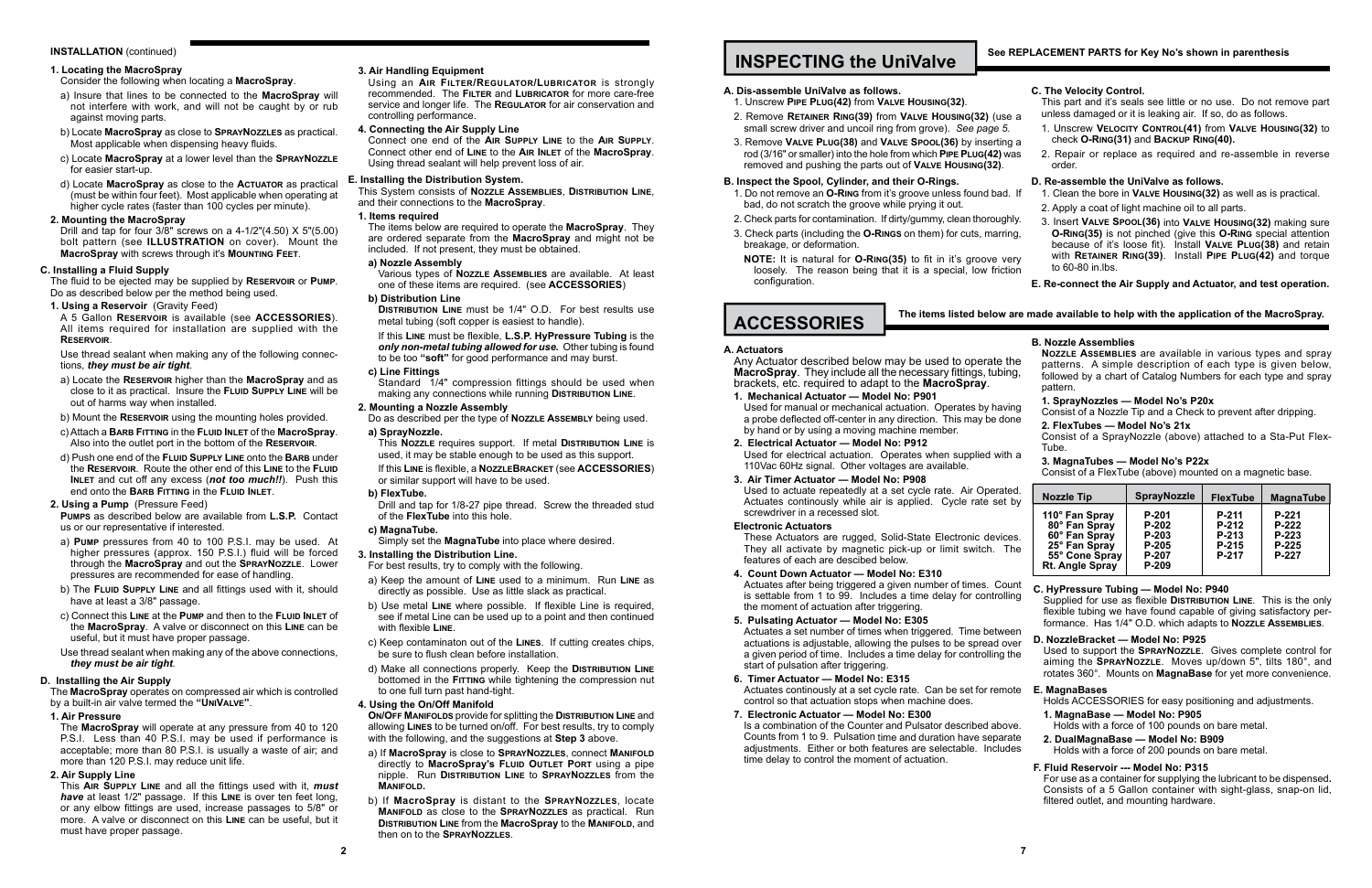## **OPERATING INSTRUCTIONS**

### **A. Supply the Fluid to be Sprayed**

Do as described below per the method you are using to supply fluid to the **MacroSpray**.

- **1. If Using a Reservoir** (Gravity Feed) Fill the **RESERVOIR** with the fluid to be sprayed. The fill must be above the top of the **MacroSpray**.
- **2. If Using a Pump** (Pressure Feed) Insure there is fluid for the PUMP. Activate the PUMP. Open **FLUID SUPPLY LINE to the MacroSpray** (open valve, con disconnect, etc.)

Open the **BLEED VALVE** by turning it's knob counter-clocky Keep the **BLEED VALVE** open until fluid flows from the ho it's side. When this fluid is void of air bubbles, close the **B Valve** and tighten securely.

Do as above, but be aware the fluid is under pressure. can get messy if not done cautiously. It is best to pla towel over the area.

### **B. Prime the MacroSpray**

### **1. If Using a Reservoir.**

Operate the **Actuator** to cycle the **MacroSpray**. Continue cycling until fluid is ejected at the **SPRAYNOZZLE**. If this does eventually happen, return to **Step B.** and prime again.

### **2. If Using a Pump.**

Initial sprays are normally of poor quality and drip. This is du air in the system. Continued cycling should drive this air out, the spray changing to a fine burst with no drip at all. If this not eventually happen, continue at **Step H.** below.

Position the **SPRAYNOZZLE** so that it's spray is giving desired coverage.

### **C. Supply the Operating Air**

Connect or turn on the **Air Supply** to the **MacroSpray**.

Adjust the VOLUME CONTROL until the desired amount of is being dispensed. Once set, secure this **CONTROL** in p with the **Lock Nut**.

### **D. Set the Controls**

Fully open the **Volume Control** and **Velocity Control** by turning their knobs counter-clockwise until they stop. If an **Regulator** is present, set it for maximum air pressure.

If an **AIR REGULATOR** is present, reduce pressure until s quality begins to deteriorate or the **MacroSpray** begin malfunction; then increase the pressure 10 to 15 P.S.I. above that point. This insures sufficient power at economical consumption.

### **E. Operate the MacroSpray**

The **VELOCITY CONTROL** adjusts the speed of ejection. L very light fluids or high air pressures, the spray might be violent and atomized so fine that it "bounces off" cau "fogging". Adjust the VELOCITY CONTROL to tune out problem.

| upply                   | H. Poor Spray Quality                                                                                                                                                                                                                                                                                                                                                                  | If poor spray quality presists, see the following for descriptions of                                                                                                                                                                          |  |  |  |
|-------------------------|----------------------------------------------------------------------------------------------------------------------------------------------------------------------------------------------------------------------------------------------------------------------------------------------------------------------------------------------------------------------------------------|------------------------------------------------------------------------------------------------------------------------------------------------------------------------------------------------------------------------------------------------|--|--|--|
|                         | the most common causes.                                                                                                                                                                                                                                                                                                                                                                |                                                                                                                                                                                                                                                |  |  |  |
| level<br>n the<br>าnect | 1. Incorrect Distribution Line being used.<br>If the DISTRIBUTION LINE being used is of improper material, or<br>is too long in length, it may be too "soft". Meaning that the LINE<br>expands too much during ejection, absorbing some of the force<br>required for a good spray. After ejection, it contracts again,<br>to squeeze out an after-drip. For additional information see |                                                                                                                                                                                                                                                |  |  |  |
|                         | <b>INSTALLATION INSTRUCTIONS at Step E.</b>                                                                                                                                                                                                                                                                                                                                            |                                                                                                                                                                                                                                                |  |  |  |
| wise.<br>in פּ<br>LEED  | 2. Air is Drawn into the System.<br>connections properly and tight.<br>3. Air is Introduced into the System.                                                                                                                                                                                                                                                                           | During operation the system sees a vacuum. Connections<br>which are not air tight may allow air to be sucked in. Use<br>thread sealant on all fittings and piping, and make all tube<br>The problem need not necessarily be at the MacroSpray. |  |  |  |
| This<br>ce a            | System from external sources.<br>4. Air is Trapped in the System.                                                                                                                                                                                                                                                                                                                      | If a RESERVOIR is left to run dry, or a PUMP leaks and pumps<br>air, or the FLUID SUPPLY LINE becomes punctured or is cracked,<br>etc are a few ways in which air might be introduced into the                                                 |  |  |  |
|                         |                                                                                                                                                                                                                                                                                                                                                                                        | The following examples show how "pockets" can trap air in the<br>System. They do not show every possible situation, but give                                                                                                                   |  |  |  |
| n pv                    | an idea of what to look for.                                                                                                                                                                                                                                                                                                                                                           |                                                                                                                                                                                                                                                |  |  |  |
| ו AlR                   | Example #1:                                                                                                                                                                                                                                                                                                                                                                            |                                                                                                                                                                                                                                                |  |  |  |
|                         | If a portion of the system<br>has been fabricated,                                                                                                                                                                                                                                                                                                                                     | Fig. 1<br><b>OVERSIZE PASSAGES</b><br>CHANGING<br><b>BLIND</b>                                                                                                                                                                                 |  |  |  |
| e this<br>s not         | configurations such as                                                                                                                                                                                                                                                                                                                                                                 | PASSAGE<br>PASSAGES<br><b>DISTRIBUTION</b>                                                                                                                                                                                                     |  |  |  |
|                         | those shown in Fig<br>#1 can trap air in the<br>system.                                                                                                                                                                                                                                                                                                                                | LINE                                                                                                                                                                                                                                           |  |  |  |
| ue to                   | Fig #2 shows the same                                                                                                                                                                                                                                                                                                                                                                  | $\leq$ IN-DIE NOZZLE<br>AIR BUBBLE TRAPS                                                                                                                                                                                                       |  |  |  |
| with<br>does            | system without the<br>potential problems of the                                                                                                                                                                                                                                                                                                                                        | Fig. 2                                                                                                                                                                                                                                         |  |  |  |
|                         | one above it.                                                                                                                                                                                                                                                                                                                                                                          | DOWEL USED AS<br><b>SMALL DIAMETER</b><br>PLUG PRESSED TO<br><b>PASS</b>                                                                                                                                                                       |  |  |  |
|                         | <b>NOTE:</b><br>We reccommend that                                                                                                                                                                                                                                                                                                                                                     | <b>BOTTOM</b><br><b>NO BLIND</b>                                                                                                                                                                                                               |  |  |  |
| າ the                   | you contact <b>L.S.P.</b> if you                                                                                                                                                                                                                                                                                                                                                       | PASSAGE DRILLED<br>PASSAGES<br>OFF-CENTER<br>ТО ТОР                                                                                                                                                                                            |  |  |  |
|                         | plan to frabricate a por-<br>tion of the System.                                                                                                                                                                                                                                                                                                                                       |                                                                                                                                                                                                                                                |  |  |  |
| fluid                   | Example #2                                                                                                                                                                                                                                                                                                                                                                             | <b>DISTRIBUTION</b><br>LINE<br>OVER-SIZED                                                                                                                                                                                                      |  |  |  |
| ласе                    | A high area in the Dis-                                                                                                                                                                                                                                                                                                                                                                | PASSAGES<br>NO AIR BUBBLE TRAPS<br><b>KEPT SHORT</b>                                                                                                                                                                                           |  |  |  |
|                         | <b>TRIBUTION LINE CAN Keep</b>                                                                                                                                                                                                                                                                                                                                                         | Fig. 3                                                                                                                                                                                                                                         |  |  |  |
| spray                   | an air bubble from being<br>ejected. See Fig #3.                                                                                                                                                                                                                                                                                                                                       | AIR BUBBLE IN                                                                                                                                                                                                                                  |  |  |  |
| าร to                   | To cure the problem, try                                                                                                                                                                                                                                                                                                                                                               | <b>HIGH AREA OF</b><br>DISTRIBUTION LINE                                                                                                                                                                                                       |  |  |  |
| bove<br>al air          | cycling at a fast rate and                                                                                                                                                                                                                                                                                                                                                             | AT REST<br>加了                                                                                                                                                                                                                                  |  |  |  |
|                         | at full volume to drive<br>the bubble up to the                                                                                                                                                                                                                                                                                                                                        |                                                                                                                                                                                                                                                |  |  |  |
| Jsing                   | SPRAYNOZZLE.                                                                                                                                                                                                                                                                                                                                                                           | <b>BUBBLE MOVES</b><br>TOWARD NOZZLE,                                                                                                                                                                                                          |  |  |  |
| e so                    | If that doesn't work, raise<br>the <b>NOZZLE</b> (or lower the                                                                                                                                                                                                                                                                                                                         | BUT DOES NOT<br><b>GET TO IT</b><br><b>DURING</b>                                                                                                                                                                                              |  |  |  |
| ısing<br>∶ this         | LINE) so that the bubble                                                                                                                                                                                                                                                                                                                                                               | <b>EJECTION</b><br>⊪⊡                                                                                                                                                                                                                          |  |  |  |
|                         | will run up to the NozzLE<br>to be expelled.                                                                                                                                                                                                                                                                                                                                           | POOR<br>SPRAY<br>Д<br>PATTERN                                                                                                                                                                                                                  |  |  |  |
|                         |                                                                                                                                                                                                                                                                                                                                                                                        | <b>BUBBLE EXPANDS</b><br>AND RETURNS TO<br>HIGH AREA<br>AFTER                                                                                                                                                                                  |  |  |  |
|                         |                                                                                                                                                                                                                                                                                                                                                                                        | <b>EJECTION</b><br>吡                                                                                                                                                                                                                           |  |  |  |

DRIPPING<br>AFTER THE

۰۵ - ^

萺

### **F. Purge all Trapped Air**

### **G. Make Adjustments**

**1. Aim the SprayNozzle**

### **2. Reduce the Amount of Fluid used.**

### **3. Reduce the Operating Air Pressure.**

### **4. Adjust the Velocity Control**

First do Step "B" above. Do no more dis-assembly. Check for the clog by running a wire or blowing through the Copper Tube (#16)

- **NOTE:** Whenever a Nozzle Tip (#1) is removed, the Check Ball (#4, #7) should be replaced. In time, the Ball takes a "set" and will not seat properly once disturbed.
- 1. Unscrew the Nozzle Tip (#1). Caution, this Tip is spring loaded.
- 2. Inspect the Check Spring (#2, #6). Replace if broken or deformed.
- 3. Clean the Nozzle Tip (#1) and blow dry. Inspect by looking through it.If you do not see a tiny, uniformly shaped hole, there is a clog.

- ...Try to dislodge it with a high pressure stream directed backward to the normal flow through the Nozzle.
- ...If you must use a tool, use one as "soft" as possible (plastic, fiber)
- ...Apply no more pressure than necessary. The Tip is easily damaged.
- Some clogs are impossible to get out without harming the Tip. Keep a spare Nozzle Tip handy for such cases.
- 4. At re-assembly, clean the Nozzle Tip of all residue and apply thread sealant. Torque to 80-120 in.lbs. **66**

**Inspecting the Distribution System** Refer to **PARTS LIST** "E" for Key No's shown in parenthesis.

### **C. The FlexTube \ MagnaTube**

A **FlexTube** or **MagnaTube** may be clogged or leaking. These problems are handled differently as described below.

### **1. Checking for a clogged FlexTube.**

### **2. Repairing a leaking FlexTube.**

a. Unscrew the Check Housing (#12) from the FlexTube (#15).

**NOTE:** Removing the Nozzle Tip (#1) is not necessary.

- b. Unscrew the FlexTube (#15) from the Mounting Adapter (#17).
- c. Remove the two small "O"Rings(#13) and Backup Rings(#14). See if they are dirty, cut, or deformed. Clean or replace as needed
- d. Check the surfaces where these "O"Rings seal. If scratched or marred, have smoothed or replace the part.
- e. Re-assemble in reverse order, and torque parts to 60-80 in.lbs.
- **NOTE:** Do not remove the Copper Tube (#16) from FlexTube (#15) unless one or the other needs replacing. If it is necessary, be careful to not mar the soft Copper Tube which is easily scratched.

**A. The Distribution Line**

This **Line** is very important to good performance. Check that it is of the proper type. See **INSTALLATION INSTRUCTIONS** at **Step "D"**. If this **Line** is metal, check for kinks or crimping that may have closed it

off. If it is flexible **Line**, check it for cuts or cracks.

In either case, check all connections to insure they are air tight.

### **B. The Nozzle Tip**

### Tips on unclogging a Nozzle Tip:

### **PARTS LIST "E"**

Use the appropriate Figure at the right to identify the Part by it's Key No.

Using the Key No. and table below, find the Part Number, No. of Pieces used, and the Description of the Part needed.

| <b>KEY</b>     |                |                | PART NO. DESCRIPTION                 |   |
|----------------|----------------|----------------|--------------------------------------|---|
|                |                |                | <b>NO. NUMBER PCS -OR- PART NAME</b> |   |
|                | <b>NOZ-101</b> | 1              | NOZZLE, 110° FAN:                    |   |
|                | $NOZ-102$      | 1              | NOZZLE, 80° FAN:                     |   |
| 1              | $NOZ-103$      | 1              | NOZZLE, 65° FAN:                     |   |
|                | $NOZ-104$      | 1              | NOZZLE, 25° FAN:                     |   |
|                | $NOZ-105$      | 1              | NOZZLE, 55° ROUND:                   |   |
|                | $NOZ-106$      | 1              | <b>NOZZLE, SIDE FAN:</b>             |   |
| $\overline{2}$ | <b>SPG-005</b> | 1              | SPRING, CHECK:                       |   |
| 3              | <b>EYE-001</b> | 1              | <b>EYELET, CHECK</b>                 |   |
| 4              | <b>BAL-021</b> | 1              | <b>BALL, CHECK:</b>                  |   |
| 5              | <b>SET-019</b> | 1              | SEAT, CHECK:                         |   |
| 6              | 280-SPG-01     | 1              | <b>SPRING ASSEMBLY:</b>              |   |
| 7              | <b>BAL-022</b> | 1              | <b>BALL, CHECK:</b>                  |   |
| 8              | <b>HSG-050</b> | 1              | <b>HOUSING, CHECK</b>                |   |
| 9              | <b>HSG-020</b> | 1              | HOUSING, CHECK                       |   |
| 10             | FIT-017        | 1              | FITTING, NUT:                        |   |
| 11             | 290-BRK-02     | 1              | <b>BRACKET ASSY:</b>                 |   |
| 12             | <b>HSG-036</b> | 1              | HOUSING, CHECK:                      |   |
| 13             | RGO-006        | 2              | O-RING, SEAL:                        |   |
| 14             | <b>RGB-006</b> | $\overline{2}$ | RING, BACKUP:                        |   |
| 15             | 281-TUB-01     | 1              | <b>FLEXTUBE ASSY:</b>                |   |
| 16             | <b>TUB-011</b> | 1              | TUBE, COPPER:                        |   |
| 17             | $ADP-041$      | 1              | <b>ADAPTER, MOUNTING:</b>            |   |
| 18             | <b>BRK-014</b> | $\mathbf{1}$   | <b>BRACKET, MOUNTING</b>             | 6 |
| 19             | 282-BAS-07     | 1              | <b>MAGNETIC BASE</b>                 |   |
| 22             | <b>SCR022</b>  | 1              | SCREW, BUTTON HD: 10X24-.875         |   |
| 23             | 207BAS05       | 1              | <b>MAGNETIC BASE</b>                 |   |